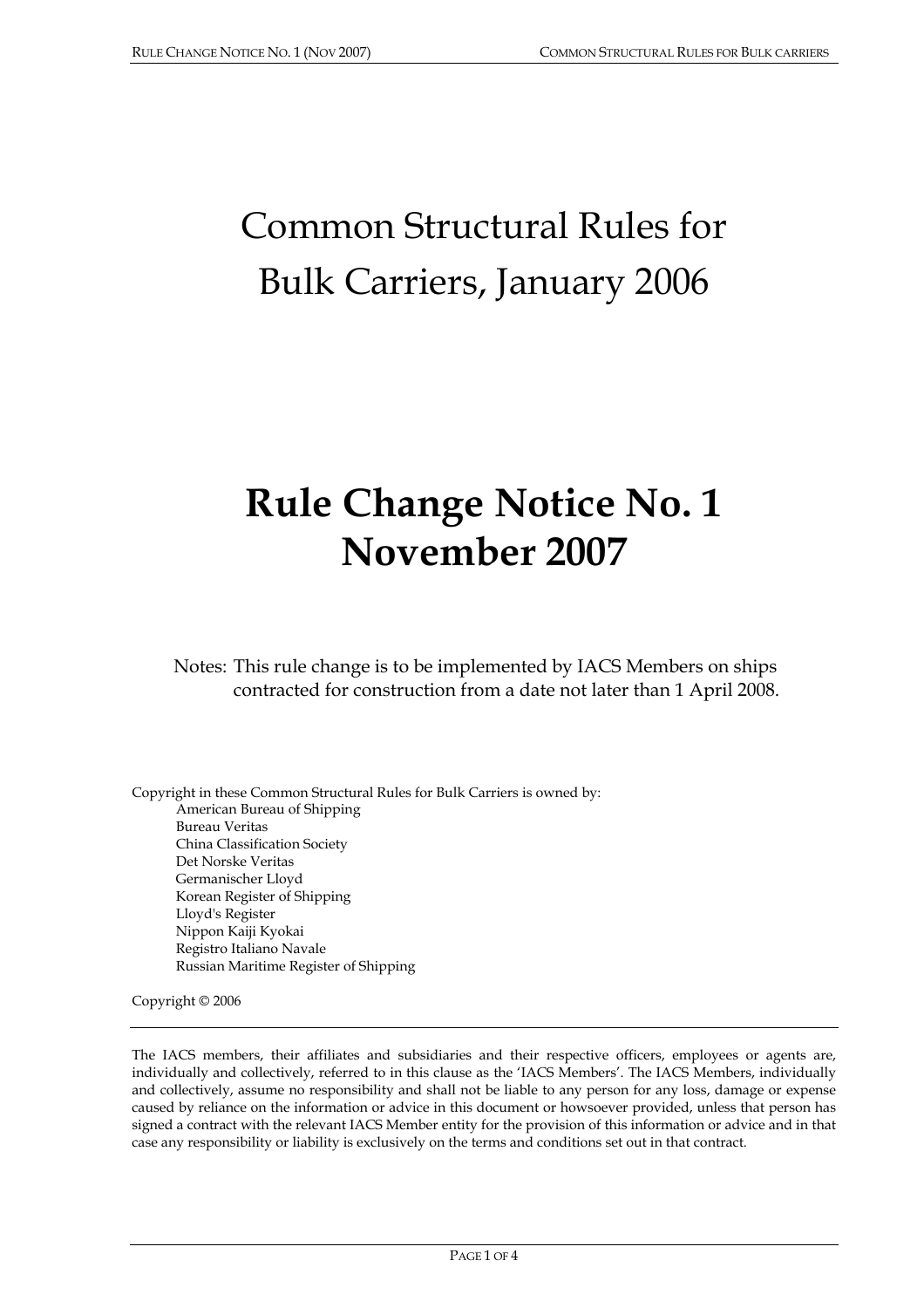For technical background for Rule Changes in this present document, reference is made to separate document Technical Background for Rule Change Notice No.1.

## **CHAPTER 5 – HULL GIRDER STRENGTH**

## **APPENDIX 1 HULL GIRDER ULTIMATE STRENGTH**

## **2. Criteria for the calculation of the curve M-**χ

## **2.2 Load-end shortening curve** σ**-**ε

## **2.2.4 Beam column buckling**

The equation describing the load-end shortening curve  $\sigma_{CR1}$ -ε for the beam column buckling of ordinary stiffeners composing the hull girder transverse section is to be obtained from the following formula (see Fig 3):

$$
\sigma_{CR1} = \Phi \sigma_{C1} \frac{A_{Sif} + 10b_E t_p}{A_{Sif} + 10st_p}
$$

where:

 $\Phi$  : Edge function defined in [2.2.3]

 $A_{Stif}$  : Net sectional area of the stiffener, in cm<sup>2</sup>, without attached plating

 $\sigma_{C1}$  : Critical stress, in N/mm<sup>2</sup>, equal to:

$$
\sigma_{C1} = \frac{\sigma_{E1}}{\varepsilon} \qquad \text{for } \sigma_{E1} \le \frac{R_{eH}}{2} \varepsilon
$$
\n
$$
\sigma_{C1} = R_{eH} \left( 1 - \frac{R_{eH} \varepsilon}{4 \sigma_{E1}} \right) \qquad \sigma_{C1} = R_{eH} \left( 1 - \frac{R_{eH} \varepsilon}{4 \sigma_{E1}} \right) \qquad \text{for } \sigma_{E1} > \frac{R_{eH}}{2} \varepsilon
$$

 $\varepsilon$  : Relative strain defined in [2.2.3]

$$
\sigma_{E1} \qquad \text{: Euler column buckling stress, in N/mm2, equal to:}
$$

$$
\sigma_{E1} = \pi^2 E \frac{I_E}{A_E l^2} 10^{-4}
$$

*I<sub>E</sub>* : Net moment of inertia of ordinary stiffeners, in cm<sup>4</sup>, with attached shell plating of width  $b_{E1}$ 

 $b_{E1}$  : Effective width, in m, of the attached shell plating, equal to:

$$
b_{E1} = \frac{s}{\beta_E} \qquad \text{for } \beta_E > 1.0
$$

$$
b_{E1} = s \qquad \text{for } \beta_E \le 1.0
$$

$$
\beta_E = 10^3 \frac{s}{t_p} \sqrt{\frac{\varepsilon R_{eH}}{E}}
$$

*E*

*t*

 $A_E$  : Net sectional area, in cm<sup>2</sup>, of ordinary stiffeners with attached shell plating of width  $b_E$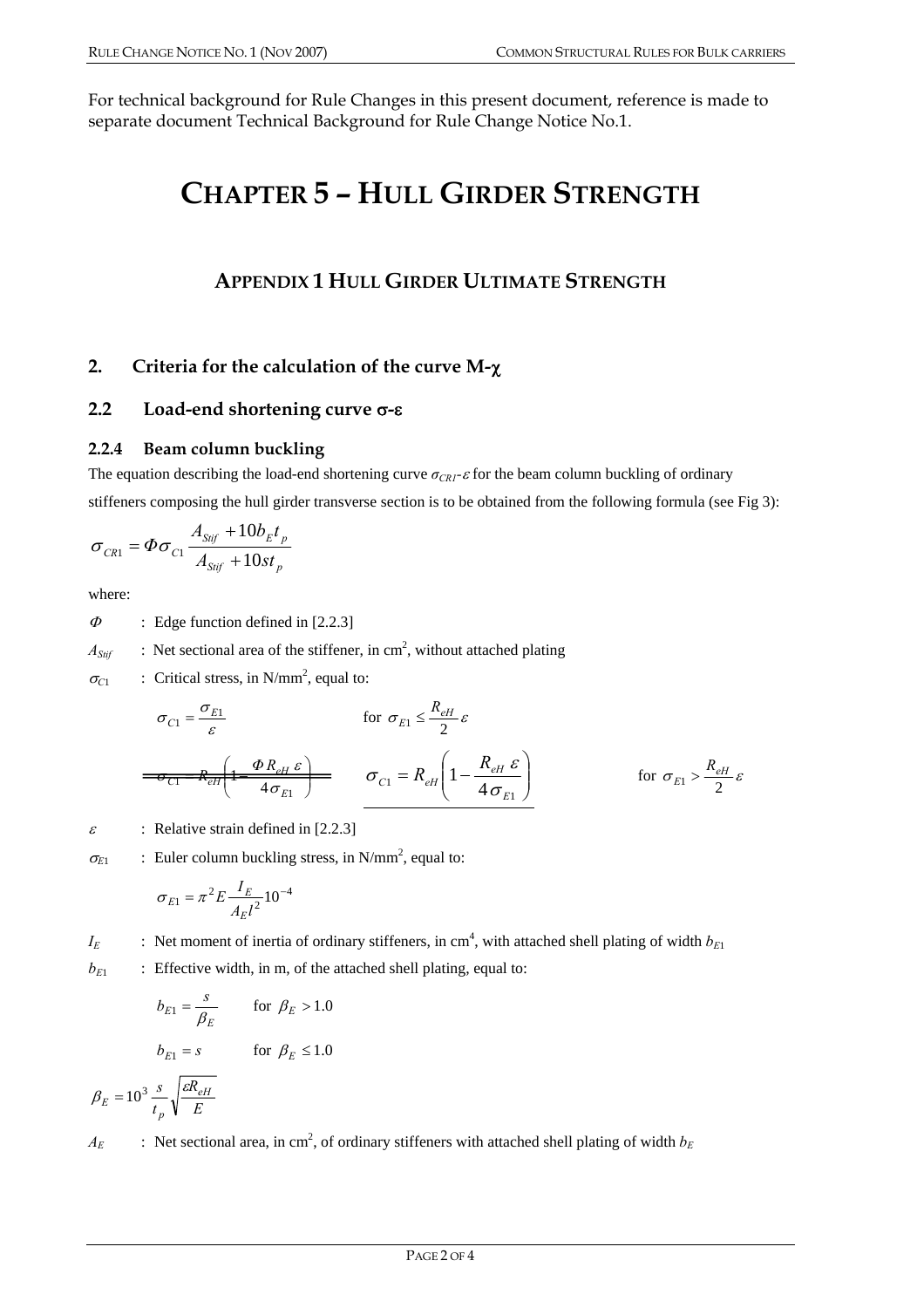$b_E$  : Effective width, in m, of the attached shell plating, equal to:

$$
b_E = \left(\frac{2.25}{\beta_E} - \frac{1.25}{\beta_E^2}\right)s \quad \text{for } \beta_E > 1.25
$$
  

$$
b_E = s \quad \text{for } \beta_E \le 1.25
$$

### **2.2.5 Torsional buckling**

The equation describing the load-end shortening curve *σCR*2*-ε* for the flexural-torsional buckling of ordinary stiffeners composing the hull girder transverse section is to be obtained according to the following formula (see Fig 4).

$$
\sigma_{CR2} = \Phi \frac{A_{\text{Sijf}} \sigma_{C2} + 10st_p \sigma_{CP}}{A_{\text{Sijf}} + 10st_p}
$$

where:

 $\Phi$  : Edge function defined in [2.2.3]

 $A_{Stif}$  : Net sectional area of the stiffener, in cm<sup>2</sup>, without attached plating

 $\sigma_{C2}$  : Critical stress, in N/mm<sup>2</sup>, equal to:

$$
\sigma_{C2} = \frac{\sigma_{E2}}{\varepsilon} \qquad \text{for } \sigma_{E2} \le \frac{R_{eH}}{2} \varepsilon
$$
\n
$$
\frac{\sigma_{E2} = R_{eH} \left(1 - \frac{\Phi R_{eH} \varepsilon}{4 \sigma_{E2}}\right)}{\sigma_{C2} = R_{eH} \left(1 - \frac{R_{eH} \varepsilon}{4 \sigma_{E2}}\right)} \qquad \text{for } \sigma_{E2} > \frac{R_{eH}}{2} \varepsilon
$$

 $\sigma_{E2}$  : Euler torsional buckling stress, in N/mm<sup>2</sup>, defined in Ch 6, Sec 3, [4.3]

 $\varepsilon$  : Relative strain defined in [2.2.3]

 $\sigma_{\rm CP}$  : Buckling stress of the attached plating, in N/mm<sup>2</sup>, equal to:

$$
\sigma_{CP} = \left(\frac{2.25}{\beta_E} - \frac{1.25}{\beta_E^2}\right) R_{eH} \qquad \text{for } \beta_E > 1.25
$$
\n
$$
\sigma_{CP} = R_{eH} \qquad \text{for } \beta_E \le 1.25
$$

 $\beta_F$  : Coefficient defined in [2.2.4]

#### **2.2.7 Web local buckling of ordinary stiffeners made of flat bars**

The equation describing the load-end shortening curve  $\sigma_{CR4}$ -ε for the web local buckling of flat bar ordinary stiffeners composing the hull girder transverse section is to be obtained from the following formula (see Fig 5):

$$
\sigma_{CR4} = \Phi \frac{10st_p \sigma_{CP} + A_{Sitf} \sigma_{C4}}{A_{Sitf} + 10st_p}
$$

where:

 $\Phi$  : Edge function defined in [2.2.3]

 $A_{Stif}$  : Net sectional area of the stiffener, in cm<sup>2</sup>, without attached plating

 $\sigma_{CP}$  : Buckling stress of the attached plating, in N/mm<sup>2</sup>, defined in [2.2.5]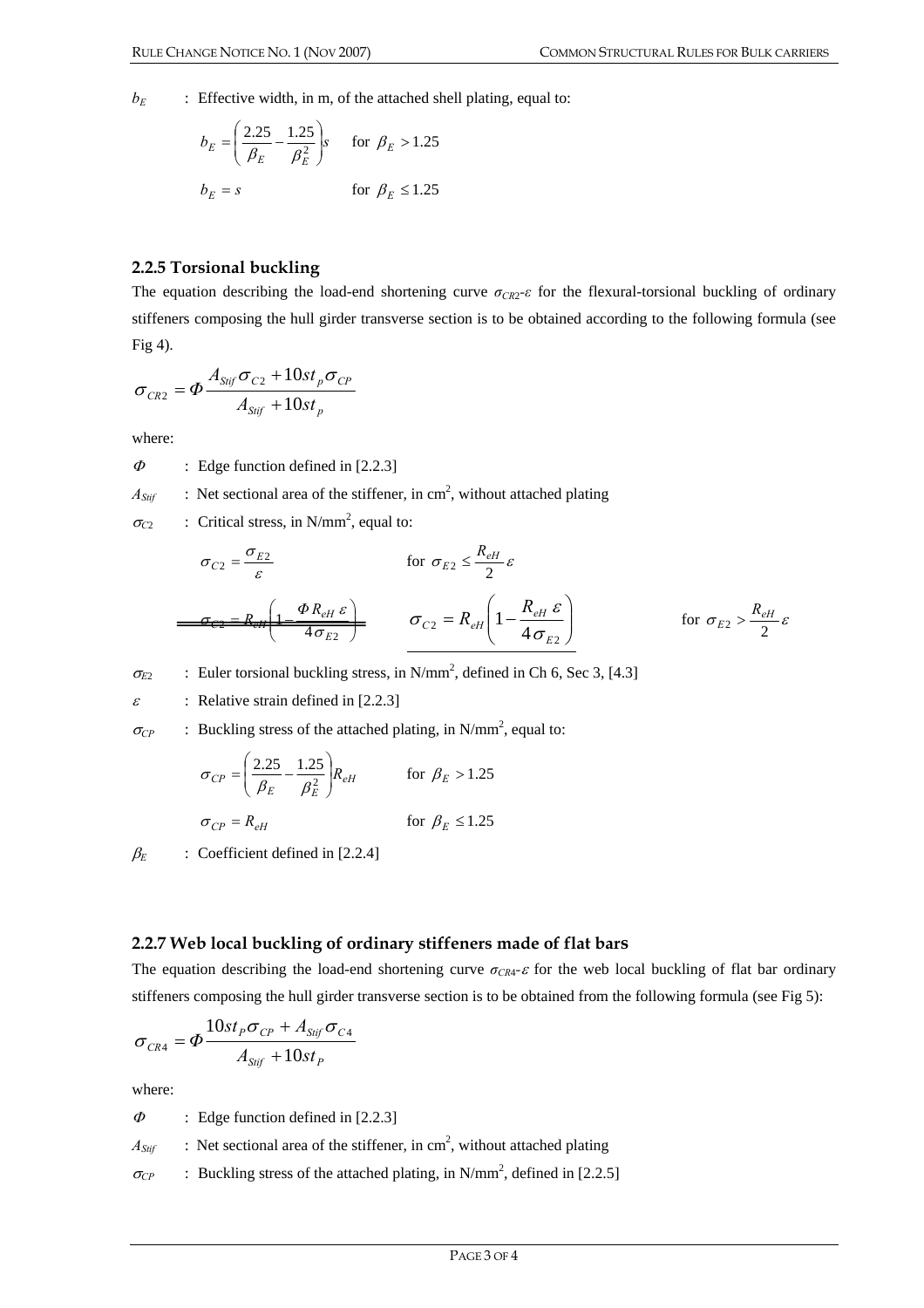$\sigma_{C4}$  : Critical stress, in N/mm<sup>2</sup>, equal to:

$$
\sigma_{C4} = \frac{\sigma_{E4}}{\varepsilon} \qquad \text{for } \sigma_{E4} \le \frac{R_{eH}}{2} \varepsilon
$$
\n
$$
\frac{\sigma_{C4} = R_{eH} \left(1 - \frac{\Phi R_{eH} \varepsilon}{4 \sigma_{E4}}\right)}{\sigma_{C4} = R_{eH} \left(1 - \frac{R_{eH} \varepsilon}{4 \sigma_{E4}}\right)} \qquad \text{for } \sigma_{E4} > \frac{R_{eH}}{2} \varepsilon
$$

 $\sigma_{E4}$  : Local Euler buckling stress, in N/mm<sup>2</sup>, equal to:

$$
\sigma_{E4} = 160000 \left(\frac{t_w}{h_w}\right)^2
$$

 $\varepsilon$  : Relative strain defined in [2.2.3].

#### **2.2.8 Plate buckling**

The equation describing the load-end shortening curve  $\sigma_{CR5}$ - $\varepsilon$  for the buckling of transversely stiffened panels composing the hull girder transverse section is to be obtained from the following formula:

$$
\overline{\sigma_{CR5}} = \min \left[ \frac{R_{eH} \Phi}{R_{eH} \left[ \frac{5}{\ell} \left( \frac{2.25}{\beta_E} - \frac{1.25}{\beta_E^2} \right) + 0.1 \left( 1 - \frac{5}{\ell} \right) \left( 1 + \frac{1}{\beta_E^2} \right) \right] \right]
$$
  

$$
\sigma_{CR5} = \min \left\{ \frac{R_{eH} \Phi}{\Phi R_{eH} \left[ \frac{s}{\ell} \left( \frac{2.25}{\beta_E} - \frac{1.25}{\beta_E^2} \right) + 0.1 \left( 1 - \frac{s}{\ell} \right) \left( 1 + \frac{1}{\beta_E^2} \right)^2 \right] \right\}
$$

where:

 $\Phi$  : Edge function defined in [2.2.3].

 $\beta_E$  : Coefficient defined in [2.2.4].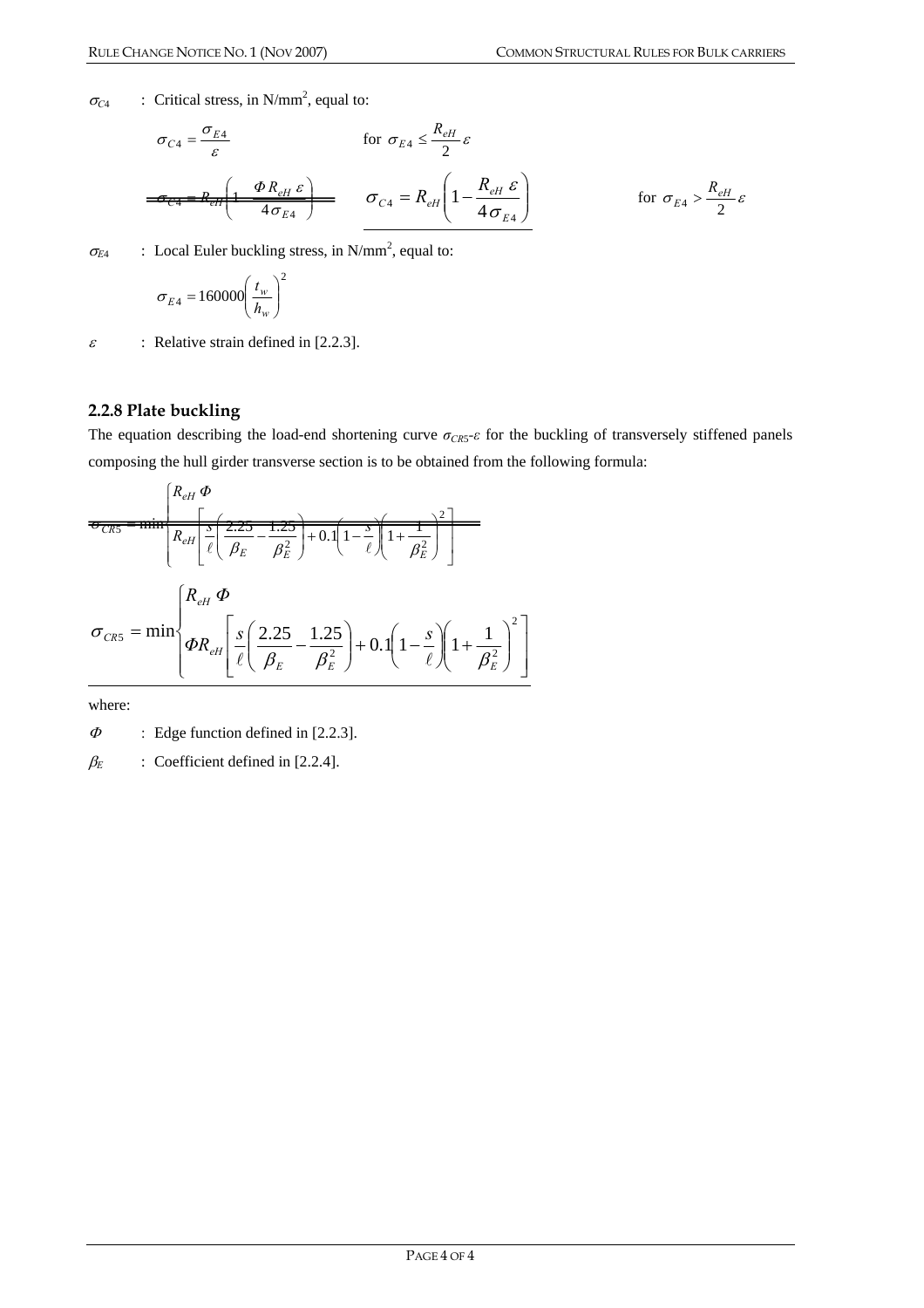# Common Structural Rules for Bulk Carriers, January 2006

## **Technical Background for Rule Change Notice No. 1, November 2007**

Copyright in these Common Structural Rules for Bulk Carriers is owned by: American Bureau of Shipping Bureau Veritas China Classification Society Det Norske Veritas Germanischer Lloyd Korean Register of Shipping Lloyd's Register Nippon Kaiji Kyokai Registro Italiano Navale Russian Maritime Register of Shipping

Copyright © 2006

The IACS members, their affiliates and subsidiaries and their respective officers, employees or agents are, individually and collectively, referred to in this clause as the 'IACS Members'. The IACS Members, individually and collectively, assume no responsibility and shall not be liable to any person for any loss, damage or expense caused by reliance on the information or advice in this document or howsoever provided, unless that person has signed a contract with the relevant IACS Member entity for the provision of this information or advice and in that case any responsibility or liability is exclusively on the terms and conditions set out in that contract.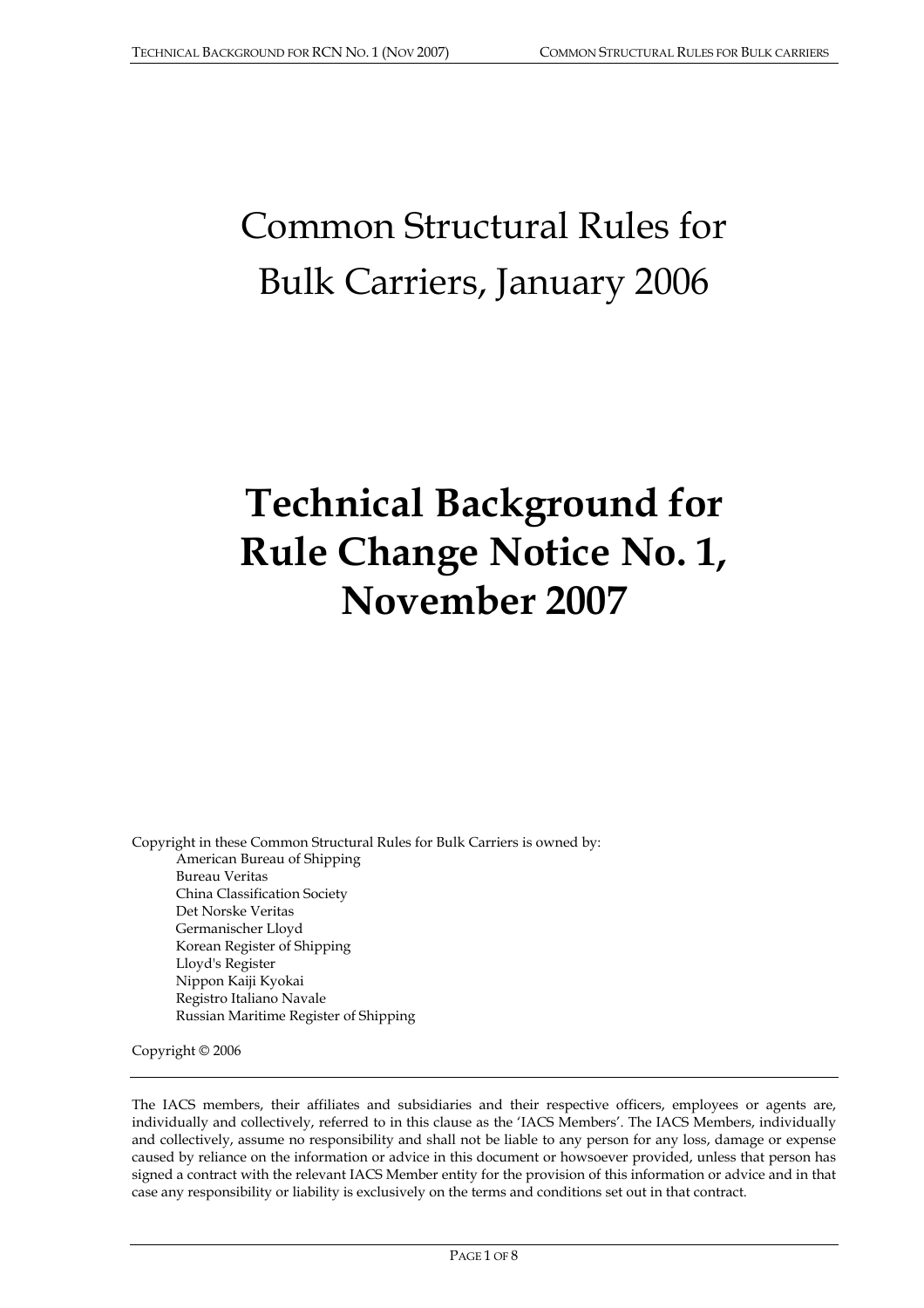## **Technical Background for the Changes in:**

## **Chapter 5/Appendix 1**

## **1. Reason for the Rule Change:**

The original formulae in Appendix 1 of Chapter 5 which are the determination of the load-end shortening curve are some class Rules, however, some formulae is not consistent with the assumption of the method adopted in CSR. This rule change proposal is made to fix the inconsistency.

## **2. Explanation of the modified formula**

## **2.1 Main assumptions of the method**

The hull girder is treated as a beam subjected exclusively to bending, excluding shear. It corresponds to the assumption of the cross section remaining plane during loading.

The method adopted uses the so-called "component approach" and is based on the following simplifying assumptions:

- each cross section is made of an assembly of independent elements or components (plates and stiffened plates),
- transverse cross-sections of the ship hull remain plane after deformation and perpendicular, to the neutral surface, which enables to calculate for any curvature *Ф* the strain *ε* according to the following formula :  $\Phi = z \epsilon$  (z distance from the element under consideration to the neutral axis),
- collapse occurs for panels located between two adjacent transverse primary members,
- elasto-plastic behaviour of each panel is determined under tension and compression;
- influence of shear stresses is neglected.

The method takes also advantage of the possibility to determine for each panel its load-end shortening curve  $\sigma_{CR1}$ -ε, as indicated hereafter.

### **2.2 Determination of the load-end shortening curve σCR1-***ε* **– beam column buckling**

The Euler column buckling stress is taken as:

$$
\sigma_E = \pi^2 \frac{E I_e}{A_e \ell^2} 10^{-4}
$$

where  $I_e$ : moment of inertia, in cm<sup>4</sup>, of the stiffener with attached plating of width  $b_e$ ' taken

as: 
$$
b_e = \frac{1.125 b}{\beta_e} \le b
$$

 $A_e$ : cross sectional area, in cm<sup>2</sup>, of the stiffener with an attached plating of width  $b_e$  taken as:

$$
\begin{cases}\nb_e = \left(\frac{2.25}{\beta_e} - \frac{1.25}{\beta_e^2}\right)b & \text{for} \quad \beta_e \ge 1.25 \\
b_e = b & \text{for} \quad \beta_e < 1.25\n\end{cases}\n\qquad\n\beta_e = \frac{b}{t_p} \sqrt{\frac{\sigma_c}{E}}
$$

$$
\beta_e = \frac{b}{t_p} \sqrt{\frac{\sigma_{c1}}{E}}
$$

tp : thickness of attached plating

 $l$ : span of stiffeners

Since the effective width  $b_e$  of attached plating may be calculated for any strain level by considering the generalized slenderness of plating  $\beta_e(\bar{\varepsilon})$  :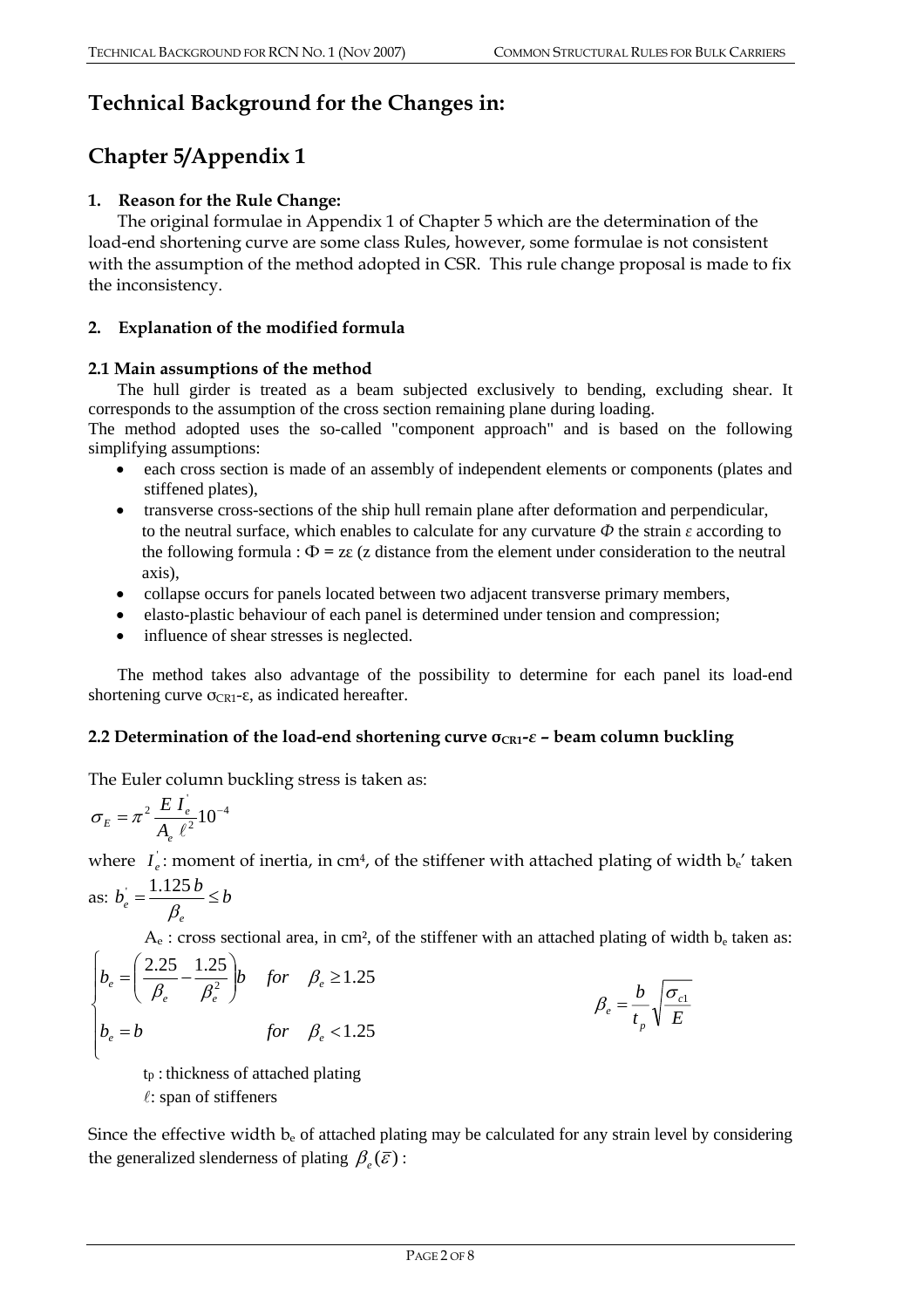$$
\begin{cases}\nb_e(\overline{\varepsilon}) = \left(\frac{2.25}{\beta_e(\overline{\varepsilon})} - \frac{1.25}{\beta_e^2(\overline{\varepsilon})}\right)b & \text{for} \quad \beta_e(\overline{\varepsilon}) \ge 1.25 \\
b_e(\overline{\varepsilon}) = b & \text{for} \quad \beta_e(\overline{\varepsilon}) < 1.25\n\end{cases}
$$

the Euler column buckling stress can be expressed as:

$$
\sigma_E(\vec{\varepsilon}) = \pi^2 \frac{E I_e(\vec{\varepsilon})}{A_e(\vec{\varepsilon}) \ell^2}
$$

where  $I_e =$  moment of inertia of the stiffener with attached plating of width  $b_e(\varepsilon)$  taken as

$$
b_e(\overline{\varepsilon}) = \frac{1.125 b}{\overline{\beta_e(\varepsilon)}} \le b
$$

If we assume that the Johnson-Ostenfeld correction is applicable to any edge stress the maximum stress that the stiffener with attached plate of width  $b_e(\vec{\epsilon})$  can sustain is:

$$
\sigma_{\max}(\overline{\varepsilon}) = \left(1 - \frac{\sigma_e}{4\sigma_E(\overline{\varepsilon})}\right)\sigma_e = \Phi_e(\overline{\varepsilon}) \left(1 - \Phi_e(\overline{\varepsilon}) \frac{\sigma_Y}{4\sigma_E(\overline{\varepsilon})}\right)\sigma_Y \qquad \text{for} \qquad \frac{\sigma_E(\overline{\varepsilon})}{\sigma_e} > 0.5
$$
  

$$
\sigma_{\max}(\overline{\varepsilon}) = \sigma_E(\overline{\varepsilon}) \qquad \text{for} \qquad \frac{\sigma_E(\overline{\varepsilon})}{\sigma_e} \le 0.5
$$

where *Y*  $\Phi_e(\overline{\varepsilon}) = \frac{\sigma_e}{\sigma_v}$ .

The  $\phi_e(\bar{\varepsilon})$  is defined as *e E*  $\phi_e(\vec{\varepsilon}) = \frac{\sigma_E(\varepsilon)}{\sigma}$ , then the above formulae can be expressed as follows.

$$
\sigma_{\max}(\vec{\varepsilon}) = \Phi_e(\vec{\varepsilon}) \left( 1 - \frac{1}{4 \phi_e(\vec{\varepsilon})} \right) \sigma_Y \qquad \text{for} \quad \phi_e(\vec{\varepsilon}) > 0.5
$$
\n
$$
\sigma_{\max}(\vec{\varepsilon}) = \phi_e(\vec{\varepsilon}) \Phi_e(\vec{\varepsilon}) \sigma_Y \qquad \text{for} \quad \phi_e(\vec{\varepsilon}) \le 0.5
$$
\n
$$
\text{where} \quad \phi_e(\vec{\varepsilon}) = \frac{\sigma_E(\vec{\varepsilon})}{\sigma_e}
$$

For any relative strain  $\overline{\epsilon}$ , the average stress  $\sigma_{av}$  in the stiffener with attached plate of width  $b_e(\overline{\varepsilon})$  is given by

$$
\left(A_{Sijf} + bt_p\right)\sigma_{av} = \left(A_{Sijf} + b_e(\overline{\varepsilon})t_p\right)\sigma_{max}(\overline{\varepsilon})
$$
\n
$$
\sigma_{av} = \Phi_e(\overline{\varepsilon}) \frac{A_{Sijf} + \Phi_w(\overline{\varepsilon}) b t_p}{A_{Sijf} + b t_p} \left(1 - \frac{1}{4 \phi_e(\overline{\varepsilon})}\right) \sigma_Y \qquad \text{for} \quad \phi_e(\overline{\varepsilon}) > 0.5
$$
\n
$$
\sigma_{av} = \phi_e(\overline{\varepsilon}) \Phi_e(\overline{\varepsilon}) \frac{A_{Sijf} + \Phi_w(\overline{\varepsilon}) b t_p}{A_{Sijf} + b t_p} \sigma_Y \qquad \text{for} \quad \phi_e(\overline{\varepsilon}) \le 0.5
$$

CSR for Bulk Carriers,  $\sigma_{av} = \sigma_{CR1}$  and  $\sigma_y = R_{eH}$ , so the formulae are as follows:

$$
\sigma_{CR1} = \Phi_e(\overline{\varepsilon}) \frac{A_{Sif} + \Phi_w(\varepsilon) b t_p}{A_{Sif} + b t_p} \left(1 - \frac{1}{4 \phi_e(\overline{\varepsilon})}\right) R_{eH} \qquad \text{for} \qquad \phi_e(\overline{\varepsilon}) > 0.5
$$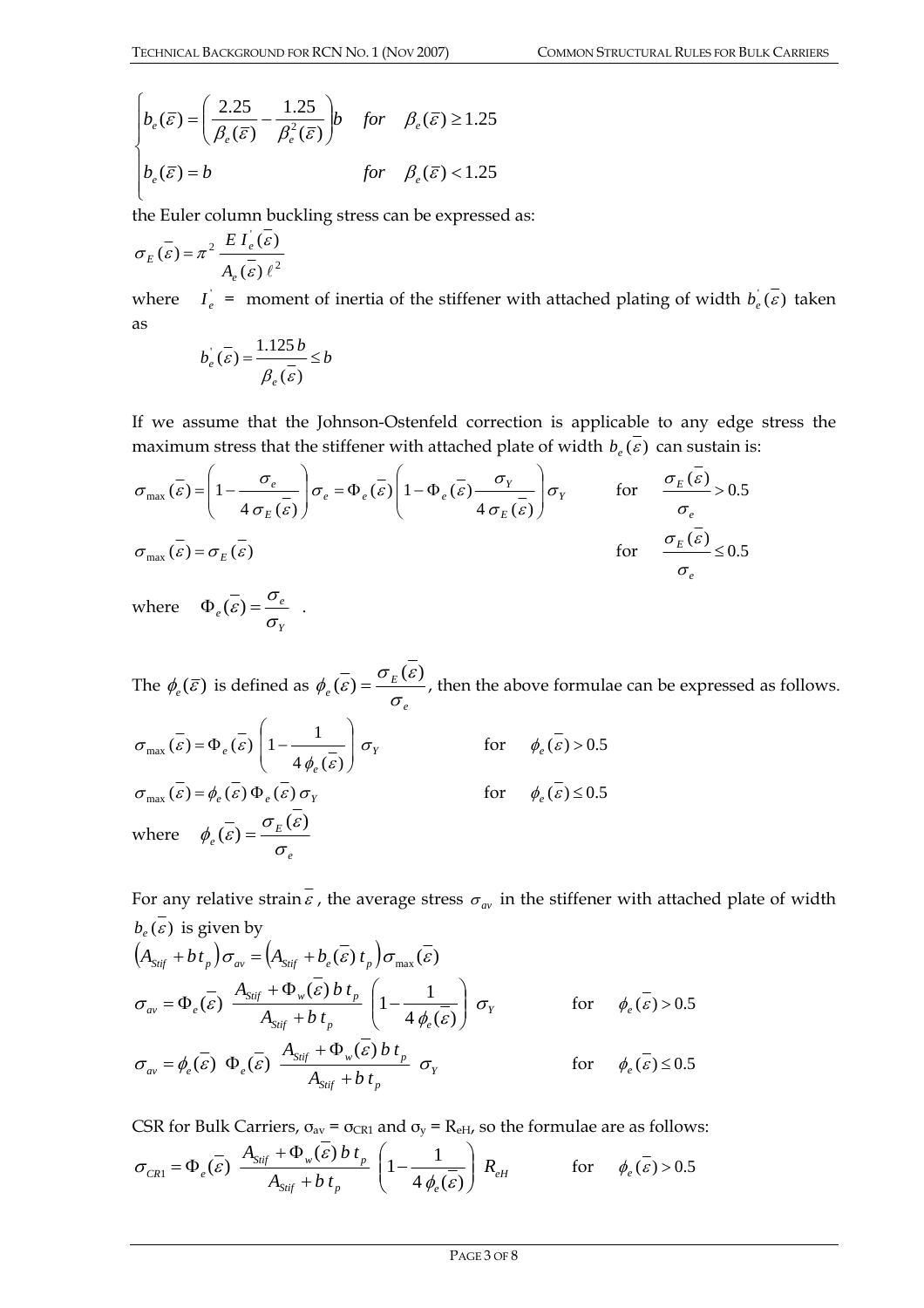$$
\sigma_{CR1} = \Phi_e(\overline{\varepsilon}) \frac{A_{Sijf} + b_e(\overline{\varepsilon}) t_p}{A_{Sijf} + b t_p} \left(1 - \frac{\sigma_e}{4 \sigma_E(\overline{\varepsilon})}\right) R_{eH} \quad \text{for} \quad \frac{\sigma_E(\overline{\varepsilon})}{\sigma_e} > 0.5
$$
\n
$$
\sigma_{CR1} = \Phi_e(\overline{\varepsilon}) \sigma_{C1} \frac{A_{Sijf} + b_e(\overline{\varepsilon}) t_p}{A_{Sijf} + b t_p} \quad \text{for} \quad \frac{\sigma_E(\overline{\varepsilon})}{\sigma_e} > 0.5
$$
\nwhere  $\sigma_{C1} = R_{eH} \left(1 - \frac{\sigma_e}{4 \sigma_E(\overline{\varepsilon})}\right)$  and  $\sigma_e = R_{eH} \varepsilon$ 

$$
\sigma_{CR1} = \Phi_e(\vec{\varepsilon}) \sigma_{C1} \frac{A_{Sijf} + b_e(\vec{\varepsilon}) t_p}{A_{Sijf} + b t_p}
$$
 for  $\sigma_E(\vec{\varepsilon}) > \frac{R_{eH}\varepsilon}{2}$   
where  $\sigma_{C1} = R_{eH} \left(1 - \frac{R_{eH}\varepsilon}{4 \sigma_E(\vec{\varepsilon})}\right)$  for  $\sigma_E(\vec{\varepsilon}) > \frac{R_{eH}\varepsilon}{2}$ 

Therefore, the formula for  $\sigma_{c1}$  for  $\sigma_{E1} > \frac{R_{eH}}{2} \varepsilon$  $>\frac{R_{eH}}{2}\varepsilon$  is modified to  $\sqrt{ }$ ⎠ ⎞  $\overline{\phantom{a}}$  $R_{eH}$   $\left(1 - \frac{R_{eH} \varepsilon}{4 \sigma_E(\bar{\varepsilon})}\right)$  $\sigma_{cr} = R_{cr} \left[ 1 - \frac{R_{eH} \varepsilon}{\varepsilon} \right]$ *E*  $\sigma_{C1} = R_{eH} \left(1 - \frac{R_{eH} \varepsilon}{4 \pi \left(\frac{\varepsilon}{S}\right)}\right)$  from  $\sigma_{C1} = R_{eH} \left(1 - \frac{\Phi R_{eH} \varepsilon}{4 \pi \left(\frac{\varepsilon}{S}\right)}\right)$ ⎠ ⎞  $\overline{\phantom{a}}$  $\Gamma_1 = R_{eH} \left( 1 - \frac{\Phi R_{eH} \varepsilon}{4 \sigma_E(\overline{\varepsilon})} \right)$  $\sigma_{ci} = R_{ci}$   $1 - \frac{\Phi R_{eH} \varepsilon}{\sigma}$ *E*  $E_{C1} = R_{eH}$   $\left(1 - \frac{\Phi R_{eH}}{1 - \Phi G} \right)$ 

The formula for  $\sigma_{c_1}$  for  $\sigma_{E_1} \leq \frac{R_{eH}}{2} \varepsilon$  is obtained as follows in the same manner.

*Y*  $S^{\text{t}}$   $\mu$ <sub>p</sub>  $S^{T} \Psi_{w}(\boldsymbol{c})$ *v*  $\iota_{p}$  $C_{R1} - \psi_e(\varepsilon) \Psi_e(\varepsilon) - A_s + b t$  $A_s + \Phi_w(\varepsilon) b t_p$ <sub>*p*</sub>  $\sigma_{CR1} = \phi_e(\vec{\varepsilon}) \Phi_e(\vec{\varepsilon}) \frac{A_s + \Phi_w(\varepsilon) b t_p}{A_s + b t_n} \sigma_Y$  for  $\phi_e(\vec{\varepsilon}) \le 0.5$ *eH*  $S^{\text{H}}$   $\mu$ <sup>*p*</sup>  $S^{\perp}$   $\theta_e$  (c)  $\theta_p$ *e e*  $E_{CR1} = \frac{\sigma_E(\epsilon)}{\sigma_e} \Phi_e(\epsilon) \frac{H_s + B_e(\epsilon) \cdot P_p}{A_s + b t_n} R_s$  $A_{\rm s} + b_{\rm s}(\varepsilon) t$ +  $A_1 = \frac{\sigma_E(\overline{\varepsilon})}{\sigma_E} \Phi_{\varepsilon}(\overline{\varepsilon}) \frac{A_s + b_{\varepsilon}(\varepsilon)}{A_{\varepsilon} + b_{\varepsilon}(\varepsilon)}$ ε ε σ  $\sigma_{CR1} = \frac{\sigma_E(\varepsilon)}{\sigma_E(\varepsilon)} \Phi_{\rho}(\overline{\varepsilon}) \frac{A_s + b_e(\varepsilon) t_p}{\sigma_E(\varepsilon)} R_{eH}$  for  $\frac{\sigma_E(\varepsilon)}{\sigma_E(\varepsilon)} \leq 0.5$  $\frac{E(G)}{E(G)} \leq$ *e* σ  $\sigma_{\rm r}$  (  $\varepsilon$ *eH*  $S^{\text{t}}$   $\mu$ <sub>p</sub>  $S^{\text{t}}$   $\theta_e$  (*c*)  $\theta_p$ *e eH*  $E_{CR1} = \frac{\sigma_E(\varepsilon)}{R_{\varepsilon\mu}\varepsilon} \Phi_{\varepsilon}(\varepsilon) \frac{R_{S} + \sigma_{\varepsilon}(\varepsilon) r_{p}}{A_{S} + b t_{p}} R$  $A_s + b_e(\varepsilon)t$  $R_{\rho H} \varepsilon \qquad e^{(0)} \qquad A_{\rm s} +$  $A_1 = \frac{\sigma_E(\overline{\varepsilon})}{R} \Phi_{\varepsilon}(\overline{\varepsilon}) \frac{A_s + b_{\varepsilon}(\varepsilon)}{A}$ ε ε ε  $\sigma_{CR1} = \frac{\sigma_E(\varepsilon)}{g} \Phi_{\rho}(\varepsilon) \stackrel{A_s + b_{\rho}(\varepsilon) l_p}{\longrightarrow} R_{\rho H}$  for  $\sigma_E(\bar{\varepsilon}) \leq \frac{R_{eH}\varepsilon}{2}$ *R* ≤  $S^{\text{H}}$   $\theta$   $\mu$ <sub>p</sub>  $S^{\text{H}}$   $\theta_e$  (*c*)  $\theta_p$  $E_{\text{CRI}} = \frac{\sigma_E(\epsilon)}{\epsilon} \Phi_{\text{e}}(\epsilon) \frac{A_S + B_{\text{e}}(\epsilon)}{A_S + b_{\text{f}}}$  $A_{\rm s} + b_{\rm s}(\varepsilon) t$ +  $A_1 = \frac{\sigma_E(\overline{\varepsilon})}{\sigma_E} \Phi_{\varepsilon}(\overline{\varepsilon}) \frac{A_s + b_{\varepsilon}(\varepsilon)}{A}$ ε ε ε  $\sigma_{CR1} = \frac{\sigma_E(\mathcal{E})}{\Phi_e(\mathcal{E})} \Phi_e(\mathcal{E}) \frac{A_s + b_e(\mathcal{E}) l_p}{\Phi_e(\mathcal{E}) l_p}$  for  $\sigma_E(\bar{\varepsilon}) \leq \frac{R_{eH}\varepsilon}{2}$ *R* ≤  $S$ <sup>*p*</sup> *p*  $S^{\text{H}}$   $\theta_e$  (*c*)  $\theta_p$  $c_{R1} - \Psi_e(c) \, o_{C1}$   $A_s + b \, t$  $A_{\rm s} + b_{\rm s}(\varepsilon) t$  $\sigma_{CR1} = \Phi_e(\vec{\varepsilon}) \sigma_{C1} \frac{A_s + b_e(\varepsilon) t_p}{A_s + b t_p}$  for  $\sigma_E(\bar{\varepsilon}) \leq \frac{R_{eH}\varepsilon}{2}$ *R* ≤ where ε  $\sigma_{\text{eq}} = \frac{\sigma_{\text{g}}(\varepsilon)}{2\pi}$  $\epsilon_0 = \frac{G_E(\epsilon)}{I}$  for  $\sigma_E(\bar{\varepsilon}) \leq \frac{R_{eH}\varepsilon}{2}$ *R* ≤

Therefore, the modification of formula for  $\sigma_{c}$  for  $\sigma_{E1} \leq \frac{R_{eH}}{2} \varepsilon$  is not necessary.

The proposed modification of the formula for the load-end shortening curve of torsional buckling and web local buckling of ordinary stiffeners made of flat bars can be obtained by the same manner mentioned above.

## **2.3 Determination of the load-end shortening curve**  $\sigma_{CR1}$ **-** $\varepsilon$  **– plate buckling**

The ultimate strength for plate panel element is approximated by the following formula.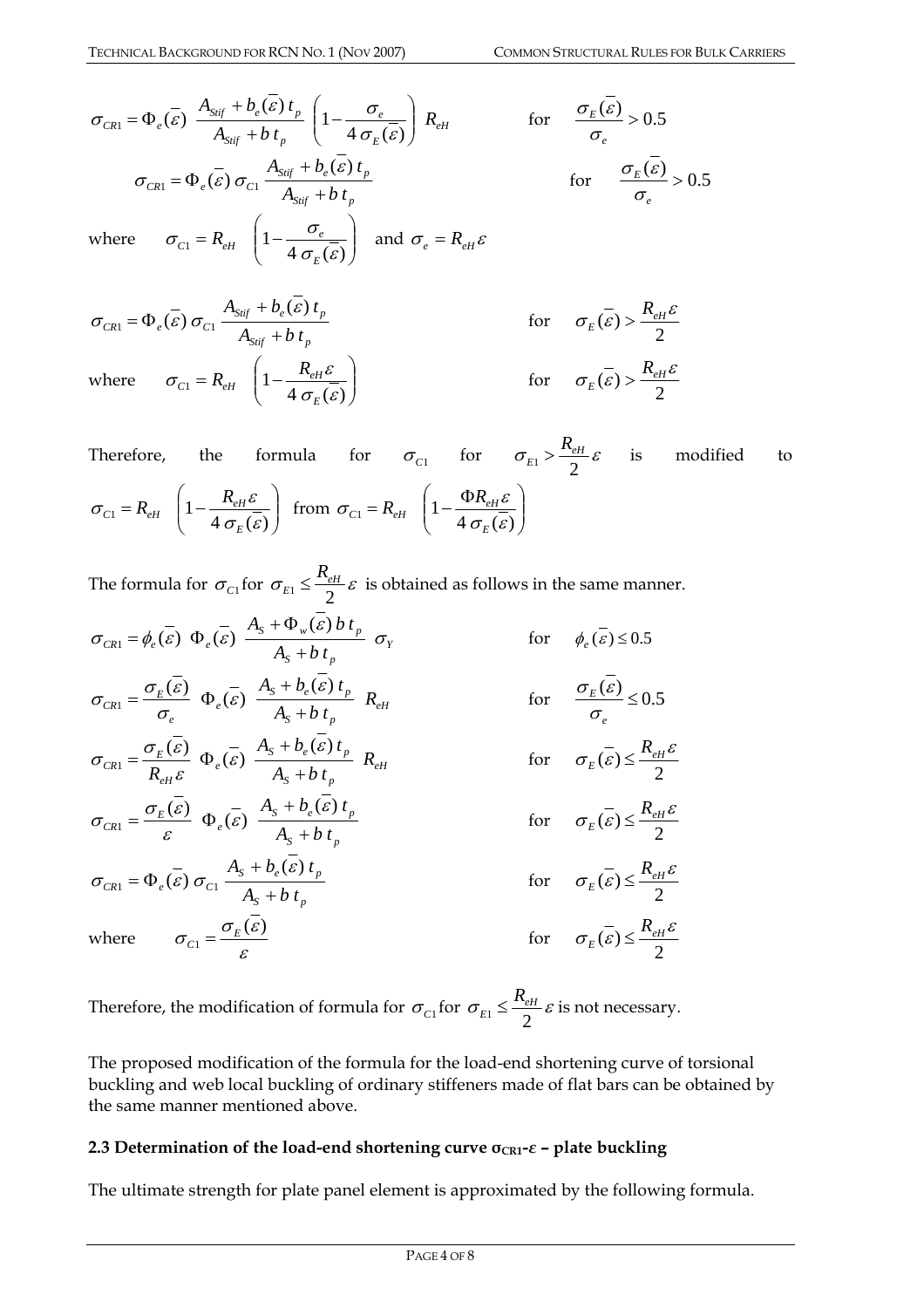$$
\sigma_{cr} = \left[ \frac{b}{a} \left( \frac{2.25}{\beta_0} - \frac{1.25}{\beta_0^2} \right) + 0.1 \left( 1 - \frac{b}{a} \right) \left( 1 + \frac{1}{\beta_0^2} \right)^2 \right] \sigma_Y
$$
  
where  $\beta_0 = \frac{b}{t} \sqrt{\frac{\sigma_Y}{E}}$ 

As for transversely stiffened panels, the above equation can be generalised to any edge stress  $\sigma$ <sub>*e*</sub> according to:

$$
\sigma_{\max}(\overline{\varepsilon}) = \Phi_{w}(\overline{\varepsilon}) \sigma_{e} = \Phi_{e}(\overline{\varepsilon}) \Phi_{w}(\overline{\varepsilon}) \sigma_{Y}
$$
  
where 
$$
\Phi_{w}(\overline{\varepsilon}) = \frac{b}{a} \left( \frac{2.25}{\beta_{e}(\overline{\varepsilon})} - \frac{1.25}{\beta_{e}^{2}(\overline{\varepsilon})} \right) + 0.1 \left( 1 - \frac{b}{a} \right) \left( 1 + \frac{1}{\beta_{e}^{2}(\overline{\varepsilon})} \right)^{2}
$$

$$
\beta_{e}(\overline{\varepsilon}) = \beta_{0} \sqrt{\overline{\varepsilon}}
$$

$$
\sigma_{e} = \Phi_{e}(\varepsilon) \sigma_{y}
$$

In CSR for Bulk Carriers,  $\sigma_{\text{max}} = \sigma_{\text{CR5}}$  and  $\sigma_y = R_{\text{eH},t}$  a =  $\ell$  and b = s, so the formula is as follows:

$$
\sigma_{CR5}(\vec{\varepsilon}) = \Phi_e(\vec{\varepsilon}) \left[ \frac{s}{\ell} \left( \frac{2.25}{\beta_e(\vec{\varepsilon})} - \frac{1.25}{\beta_e^2(\vec{\varepsilon})} \right) + 0.1 \left( 1 - \frac{s}{\ell} \right) \left( 1 + \frac{1}{\beta_e^2(\vec{\varepsilon})} \right)^2 \right] R_{\text{eff}}
$$

In addition, ultimate strength of transversely stiffened panels is controlled by the yielding stress of the material.

Therefore, 
$$
\sigma_{CR5}
$$
 is modified to  $\sigma_{CR5} = \min \left\{ \frac{\left\{ R_{eH} \Phi}{\left\{ R_{eH} \Phi \left[ \frac{s}{l} \left( \frac{2.25}{\beta_E} - \frac{1.25}{\beta_E^2} \right) + 0.1 \left( 1 - \frac{s}{l} \right) \left( 1 + \frac{1}{\beta_E^2} \right)^2 \right] \right\} \right\}$   
from  $\sigma_{CR5} = \min \left\{ \frac{\left\{ R_{eH} \Phi}{\left\{ R_{eH} \left[ \frac{s}{l} \left( \frac{2.25}{\beta_E} - \frac{1.25}{\beta_E^2} \right) + 0.1 \left( 1 - \frac{s}{l} \right) \left( 1 + \frac{1}{\beta_E^2} \right)^2 \right] \right\} \right\}$ 

### **3. Impact on Scantling**

### **3.1 The effect due to the modification of formula**

At first, the investigation was carried out how this modification of the formula affects the load-end shortening curve.

The load-shortening curve was calculated for the following stiffened panel and plate. The material of all plates and stiffeners is HT32.

| Type of stiffener | Angle                              | T-Bar             | Flat Bar      | Plate         |
|-------------------|------------------------------------|-------------------|---------------|---------------|
| or plate          |                                    |                   |               |               |
| Size of stiffener | $250 \times 90 \times 10.0 / 15.0$ | 350x11.0/100x17.0 | 300x17.0      |               |
| Size of plate     | 2400x800x15.0                      | 2400x800x15.0     | 2400x800x25.0 | 800x8000x15.0 |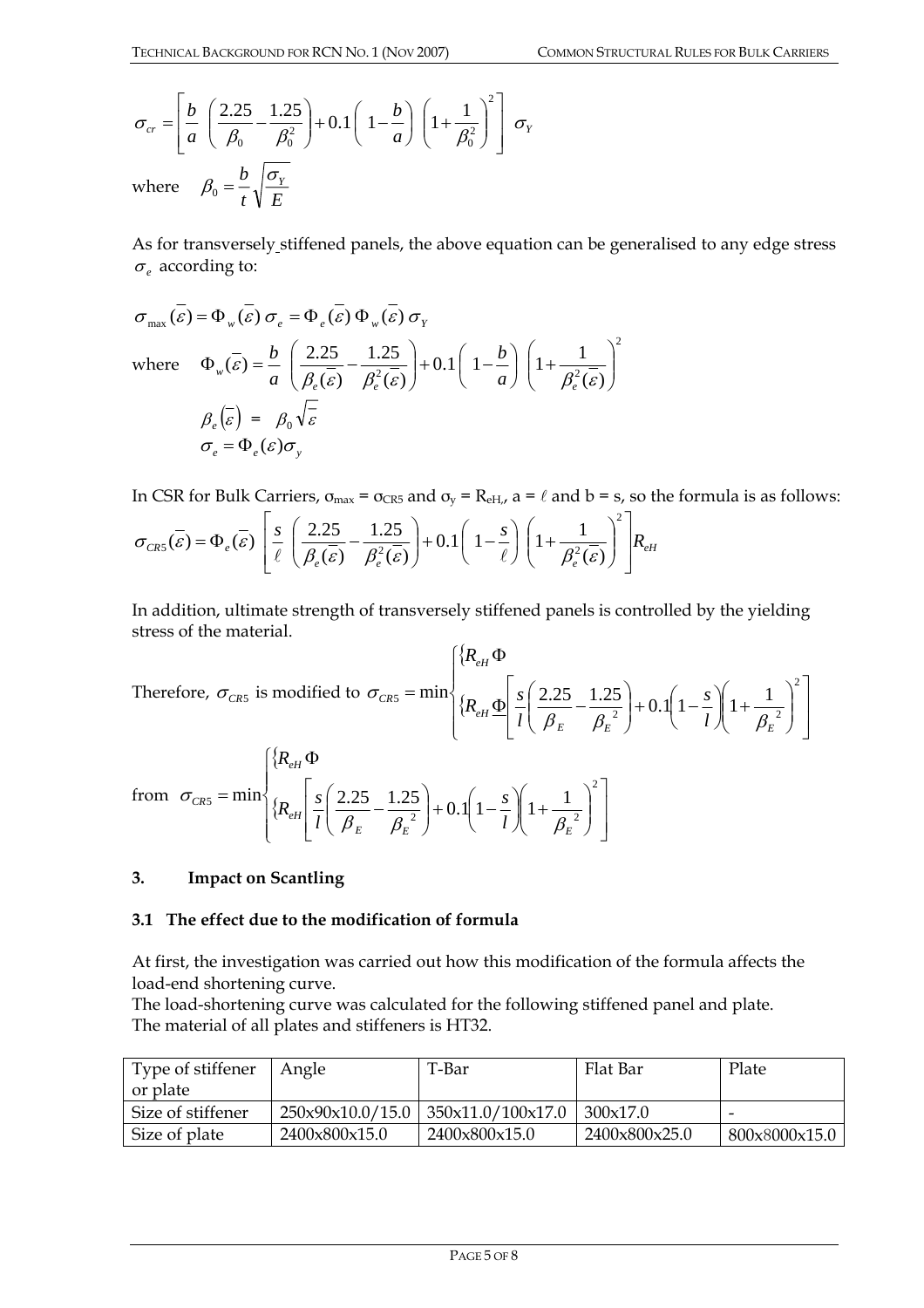The Fig.1 shows the results of load-shortening curve. In Fig.1, the solid line is the modified one and the broken line is the current one, and vertical line means the relative stress and horizontal line means the relative strain.



Fig.1 The results of load-shortening curve

As shown in Fig. 1 (a), (b) and (c), the load-shortening curve for the longitudinal stiffened panel is not affected by this modification.

However, as shown in Fig. 1 (d), the load-shortening curve for the buckling of plate (transversely stiffened panel) is affected by this modification, especially critical stress is decreased.

In order to investigate a large decrease in critical stress for the plate due to the modification of the formulae, additional calculation of the load-shortening curve of the plate with different aspect ratio and thickness as given in the table below is carried out.

| Aspect ratio $=$ 3 | Aspect ratio $= 5$                                                    | Aspect ratio = $10$ |
|--------------------|-----------------------------------------------------------------------|---------------------|
|                    | 2400 * 800*15.0, HT32   4000 * 800*15.0, HT32   8000 * 800*15.0, HT32 |                     |
|                    | 2400 * 800*20.0, HT32   4000 * 800*20.0, HT32   8000 * 800*20.0, HT32 |                     |

The comparisons on load-shortening curves of plates with 3 different aspect ratio subjected to transverse thrust are shown in Fig.2.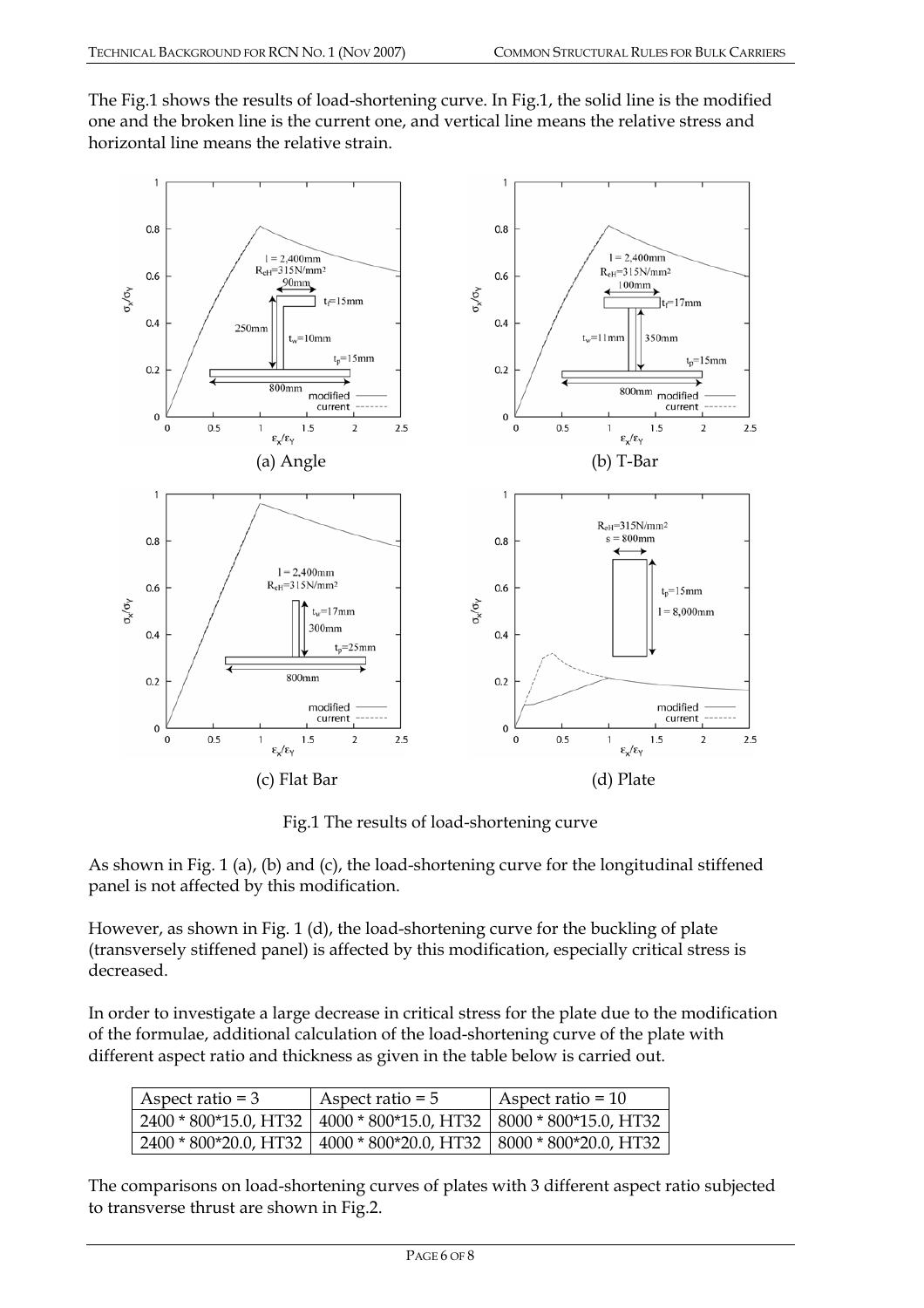



PAGE 7 OF 8